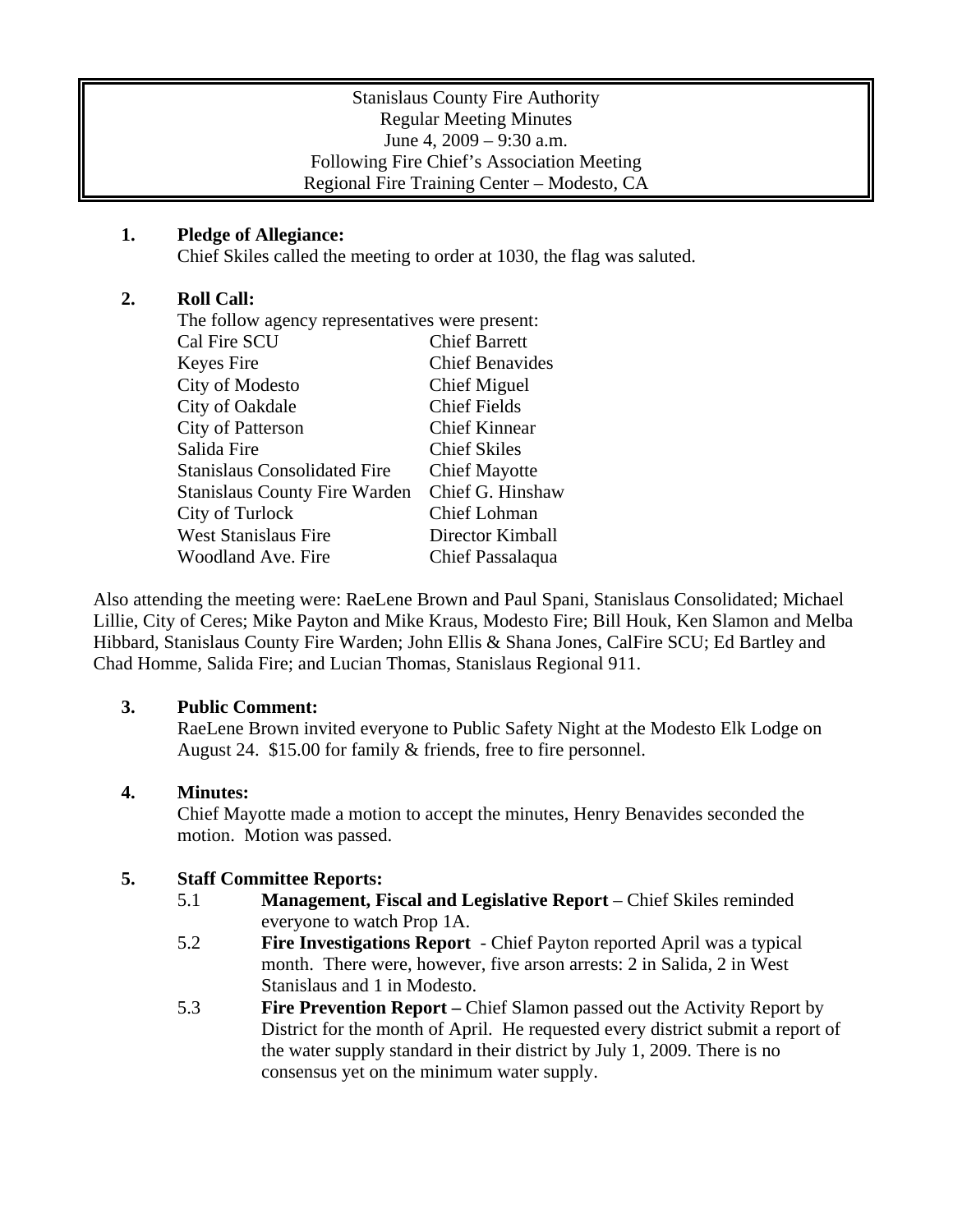There was discussion concerning fireworks enforcement this year. Chief Payton stated there are not enough resources to put into the program. The only known big displays this year are at the Nuts game, Turlock Fairgrounds and Woodward Lake. Chief Skiles asked that everyone send him a list of any additional displays and the date. Since July  $4<sup>th</sup>$  is on a Saturday it will be a long weekend. It was noted local parks are booked because people are staying locally. CalFire stated there is no enforcement at the border to deter illegal fireworks due to budget cuts.

Chief Hinshaw asked each District to forward their operation plan for the  $4<sup>th</sup>$  of July weekend to Chief Jackson. CalFire SCU and TCU will also forward their IAP to Chief Jackson for information.

5.4 **Fire Communications Report** – Chad Homme reported there continues to be interference on Command 2 channel and he is working on it. The AFG grant communications equipment is coming in. The CAD go-live date has been postponed and he will report next month on Firehouse and Fire RMS issues.

> Lucian Thomas, SR911, reported CAD's new go-live date is the first or second week of December. He requested districts get their run cards to SR911. Due to budget cuts, the third fire dispatcher desk is being looked at for possible options on how to fill it, especially during fire season. He also reported that the State has moved cell phone calls to SR911 which will result in an extra 50 calls per day once all carriers have been switched over. He announced he has retired but is working on a Personal Service Contract until CAD implementation has been completed.

- 5.5 **Fire Training Report**  Ed Bartley reported he is working on the fall and spring class schedules.
- 5.6 **Special Operations Report** Chief Houk reported the draft Confined Space report will be ready for review at the next meeting. He announced Chief Wilkinson's retirement at the end of June and there is a reception at the Fire Warden's Office on June 24, 2009 from 1400 – 1600 hrs. Everyone is welcome to attend.

### 6. Agenda Items

- 6.1 **2009-2010 Fire Authority Business Plan**  The draft 2009-2010 Fire Authority Business Plan was reviewed. Motion by Chief Mayotte, second by Chief Barrett to accept the Business Plan and, in September, bring back options to insure that service levels are commensurate with our revenues. Motion passed.
- 6.2 **Election Committee** There were no new nominations. Motion by Director Kimball, seconded by Chief Hinshaw to re-elect:

Chairman – Chief Skiles

Vice Chairman – Chief Passalaqua

Clerk/Secretary – Mimi DeSimoni

Motion passed.